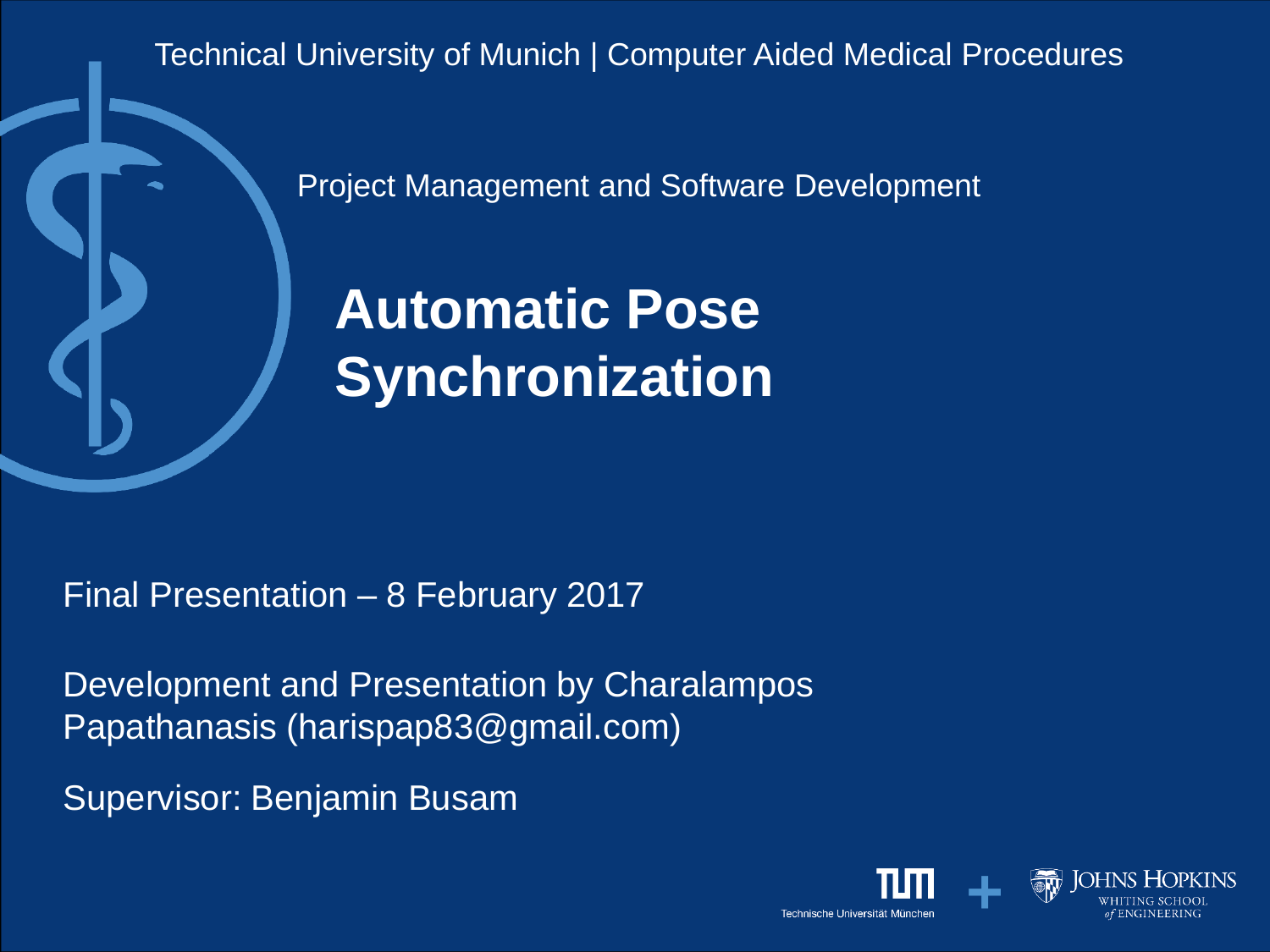#### **Project' s Goal**

Synchronize different pose streams in time automatically





https://www.sapling-inc.com/blog/wpcontent/uploads/2011/04/GettyImages\_85406496.jpg (24/10/16)



Automatic Pose Synchronization – Charalampos<br>Papathanasis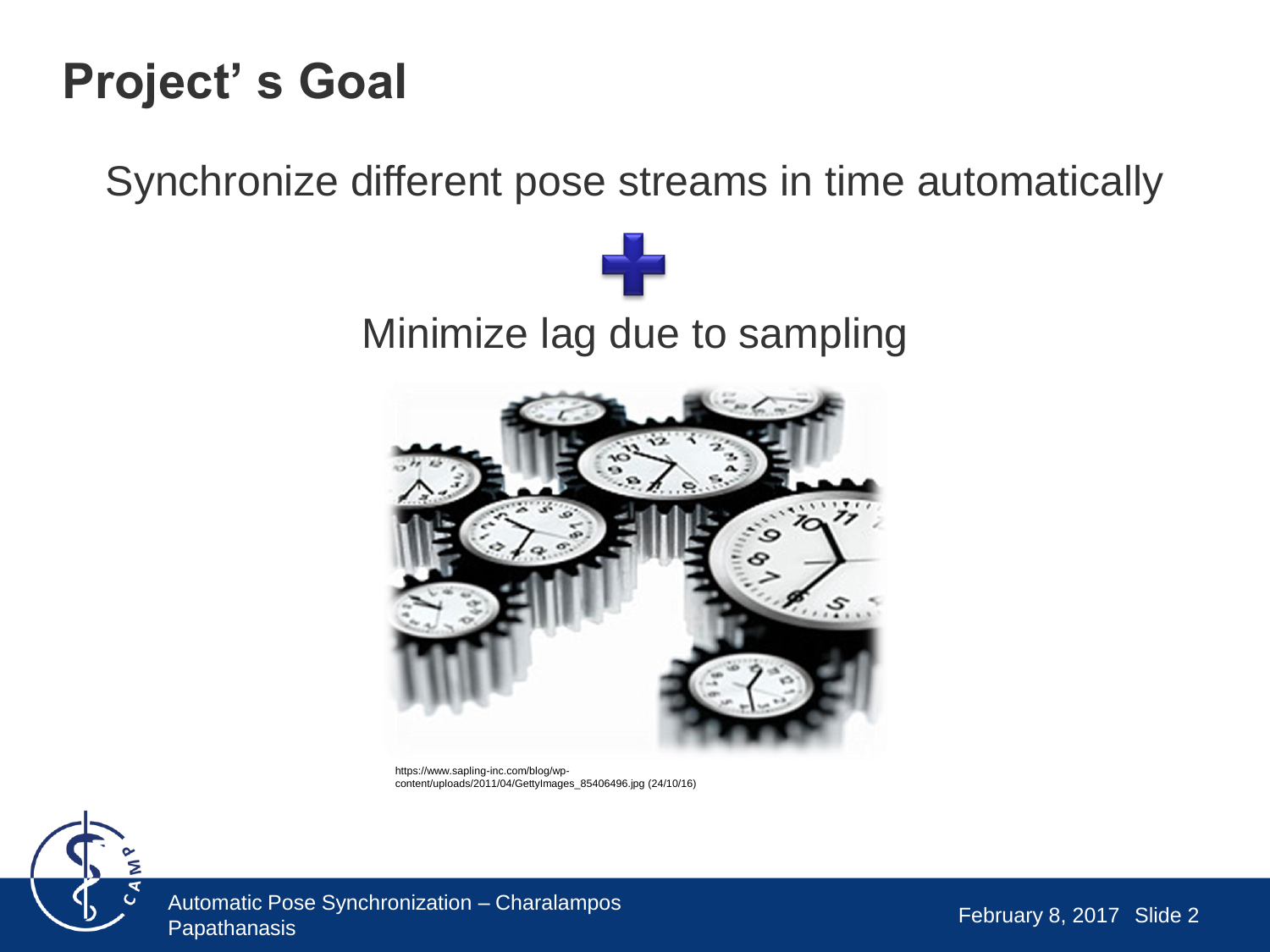# **Requirements and Specifications**

- $\triangleright$  Communication with tracking system
- $\triangleright$  Use of Quaternionic Upsampling<sup>1</sup>
- $\triangleright$  Alignment of different tracking streams
- $\triangleright$  Visualization Framework
- $\triangleright$  Implementation in Matlab



[1] Source: B. Busam, M. Esposito, B. Frisch, N. Navab **Quaternionic Upsampling: Hyperspherical Techniques for 6 D-o-F Pose Tracking** *International Conference on 3DVision (3DV), Stanford University, California, USA, October 2016*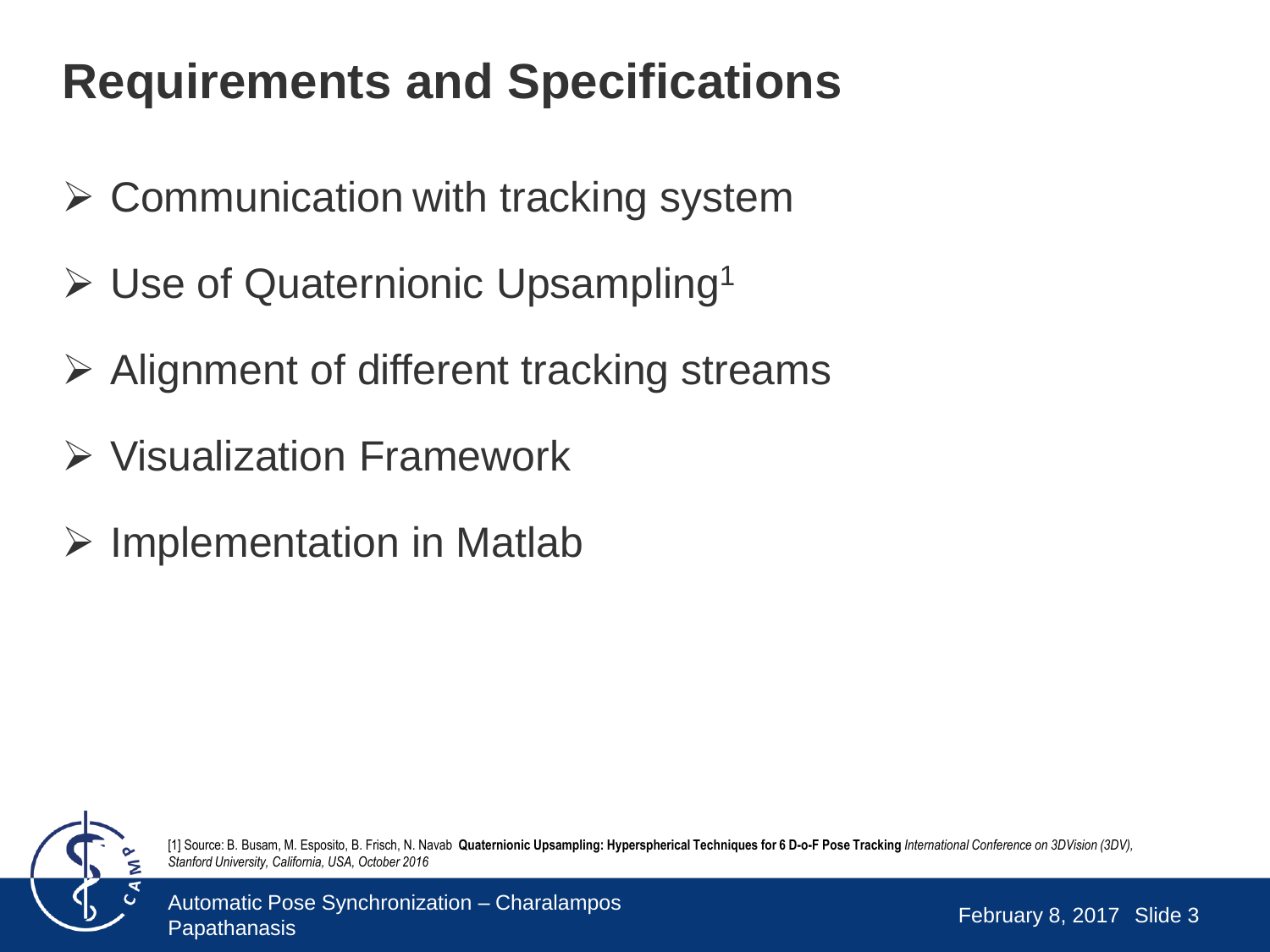#### **Synchronization Problem**



Quaternionic Upsampling gives the continuous line  $(-)$ 

Automatic Pose Synchronization – Charalampos<br>Papathanasis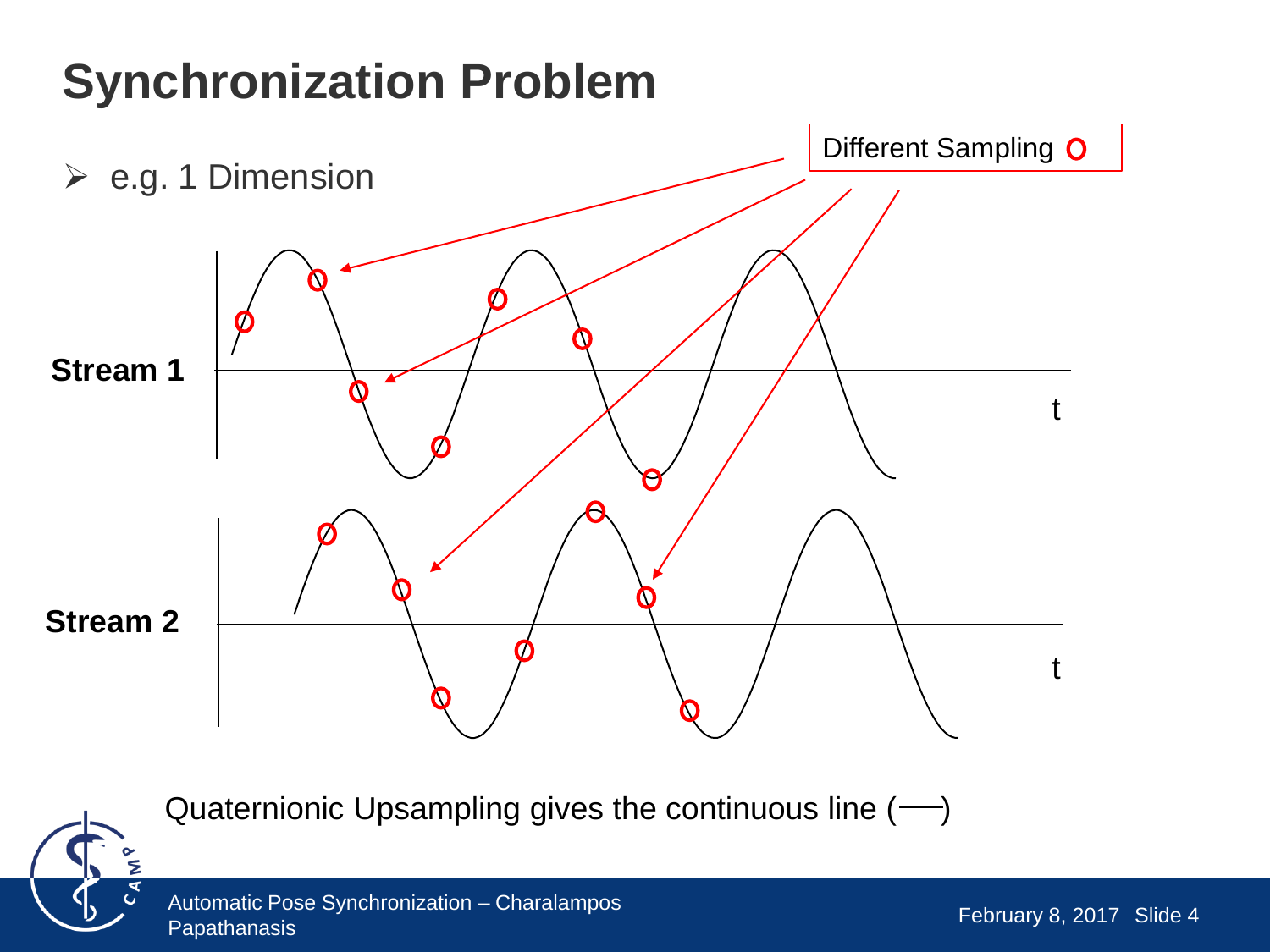## **Synchronization Problem**

 $\triangleright$  e.g. 1 Dimension

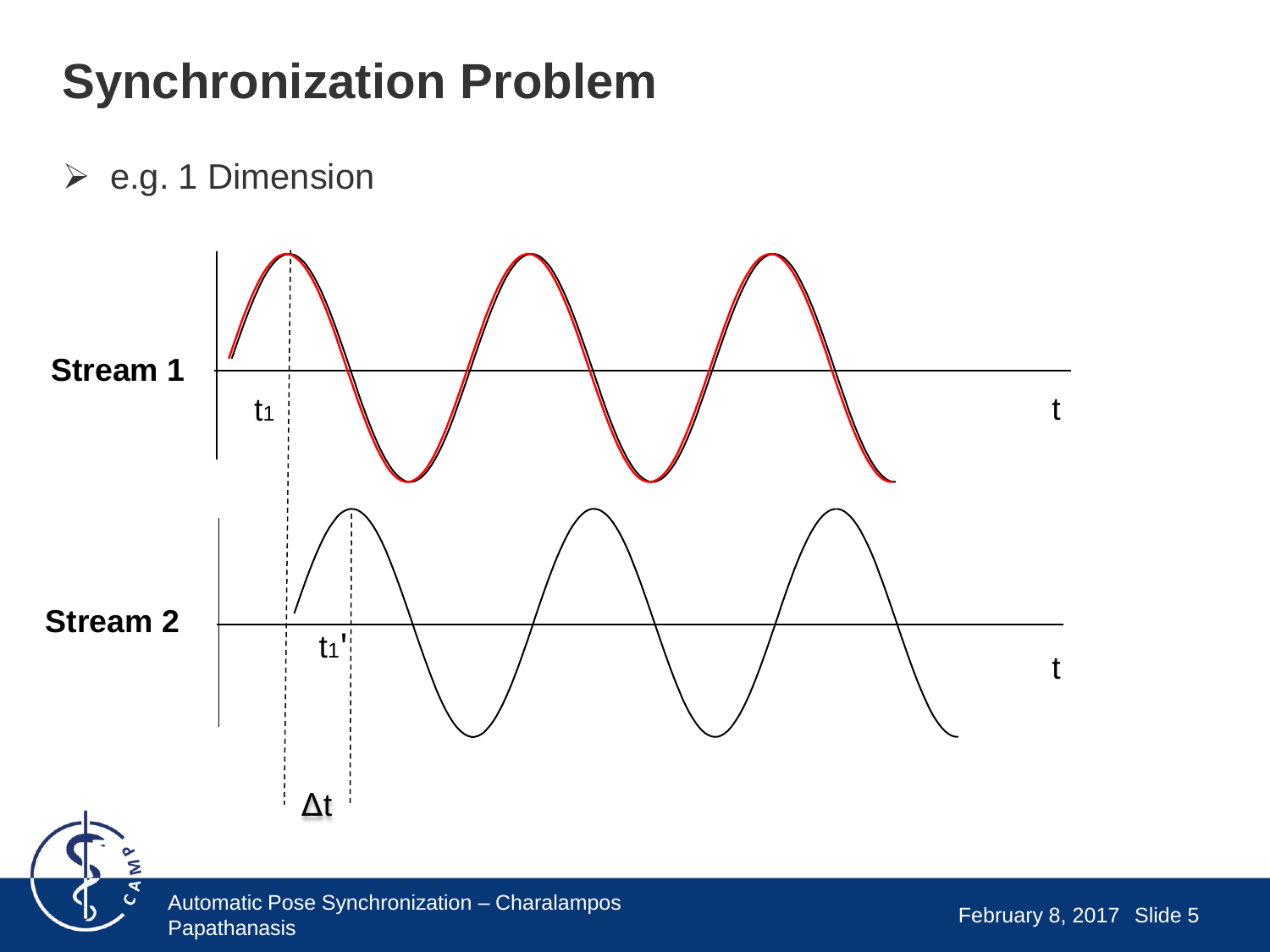## **Synchronization Problem**

 $\triangleright$  e.g. 1 Dimension

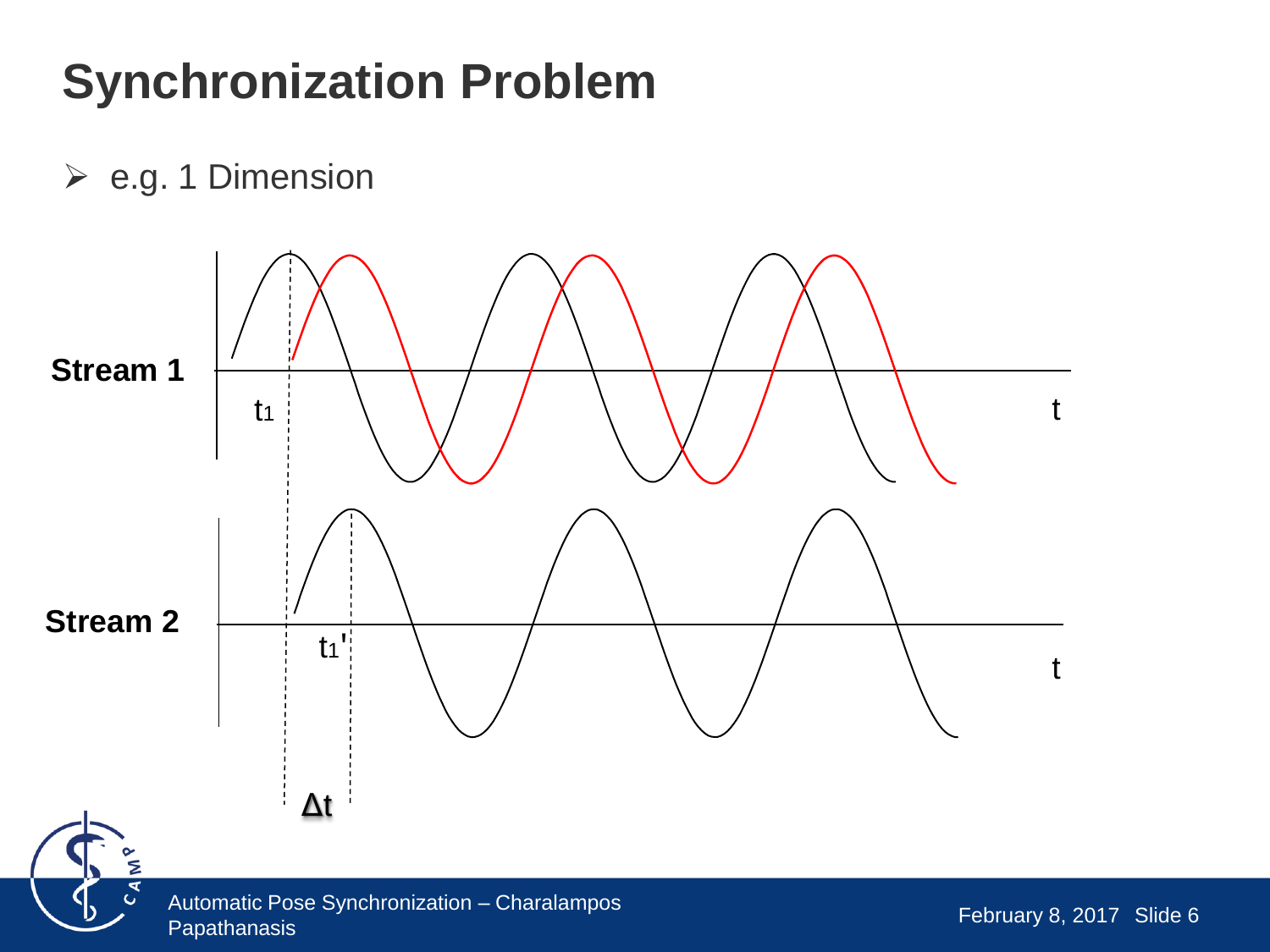# **Upsampling**



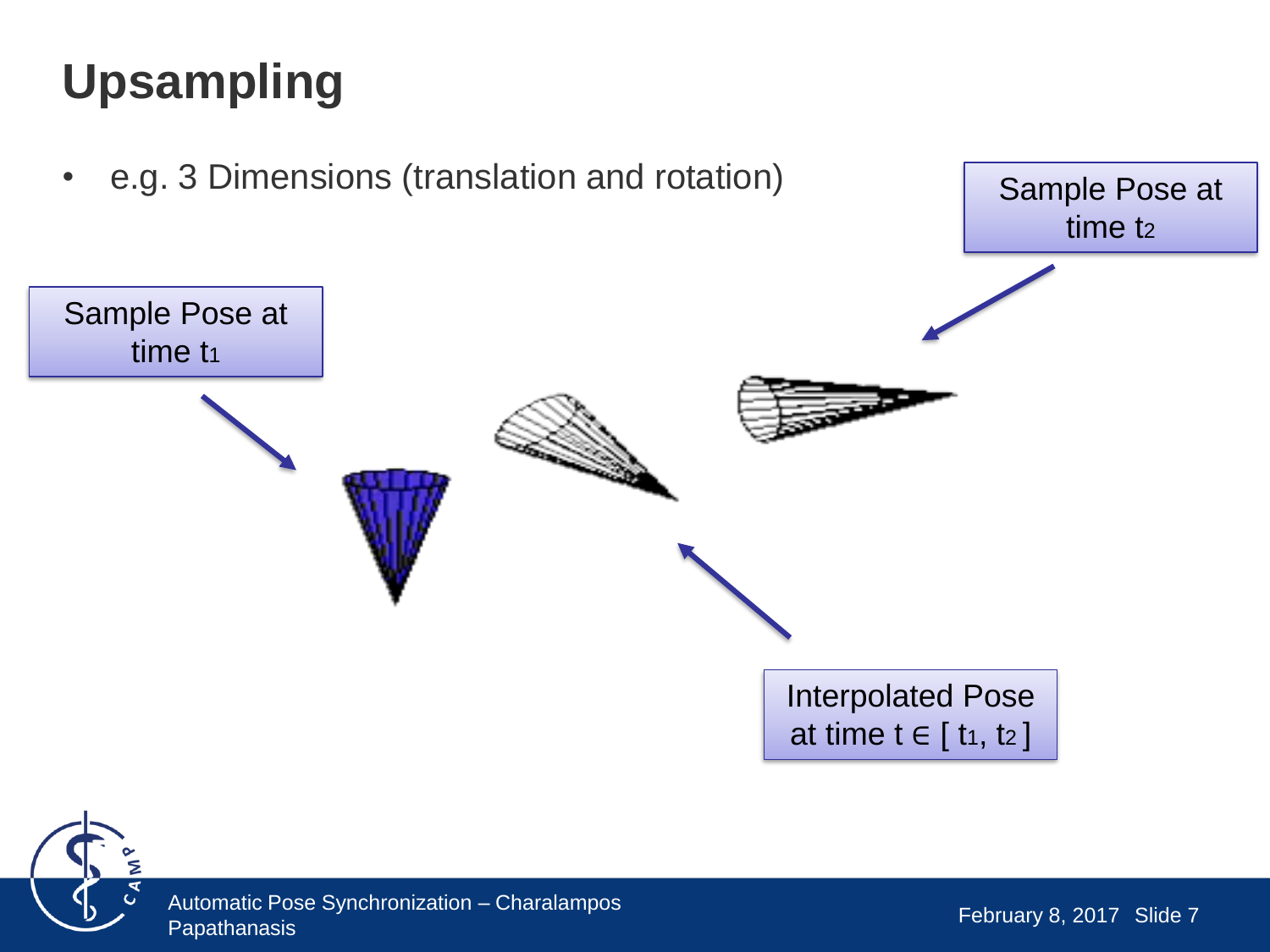### **Tasks and Achievements**



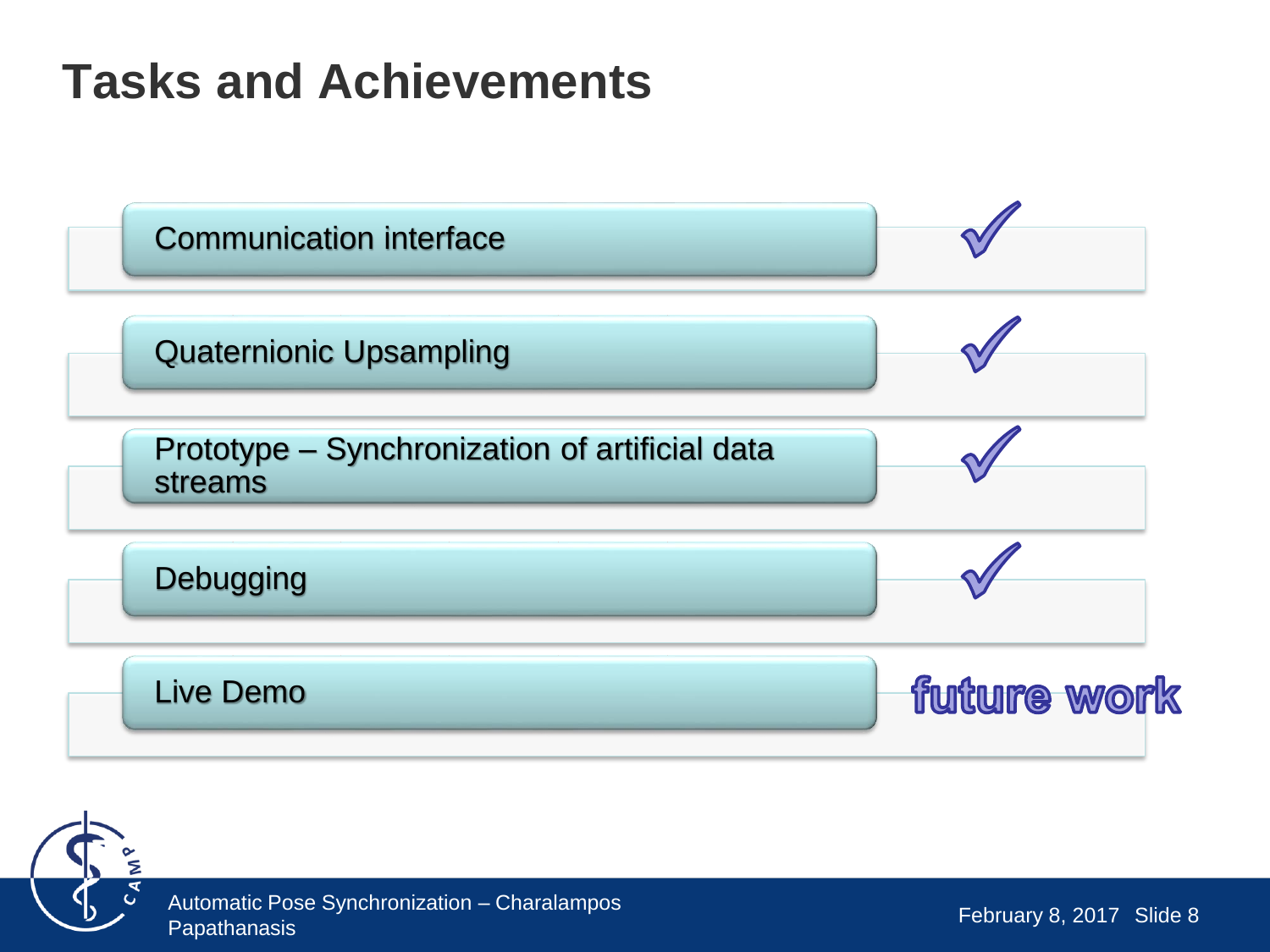

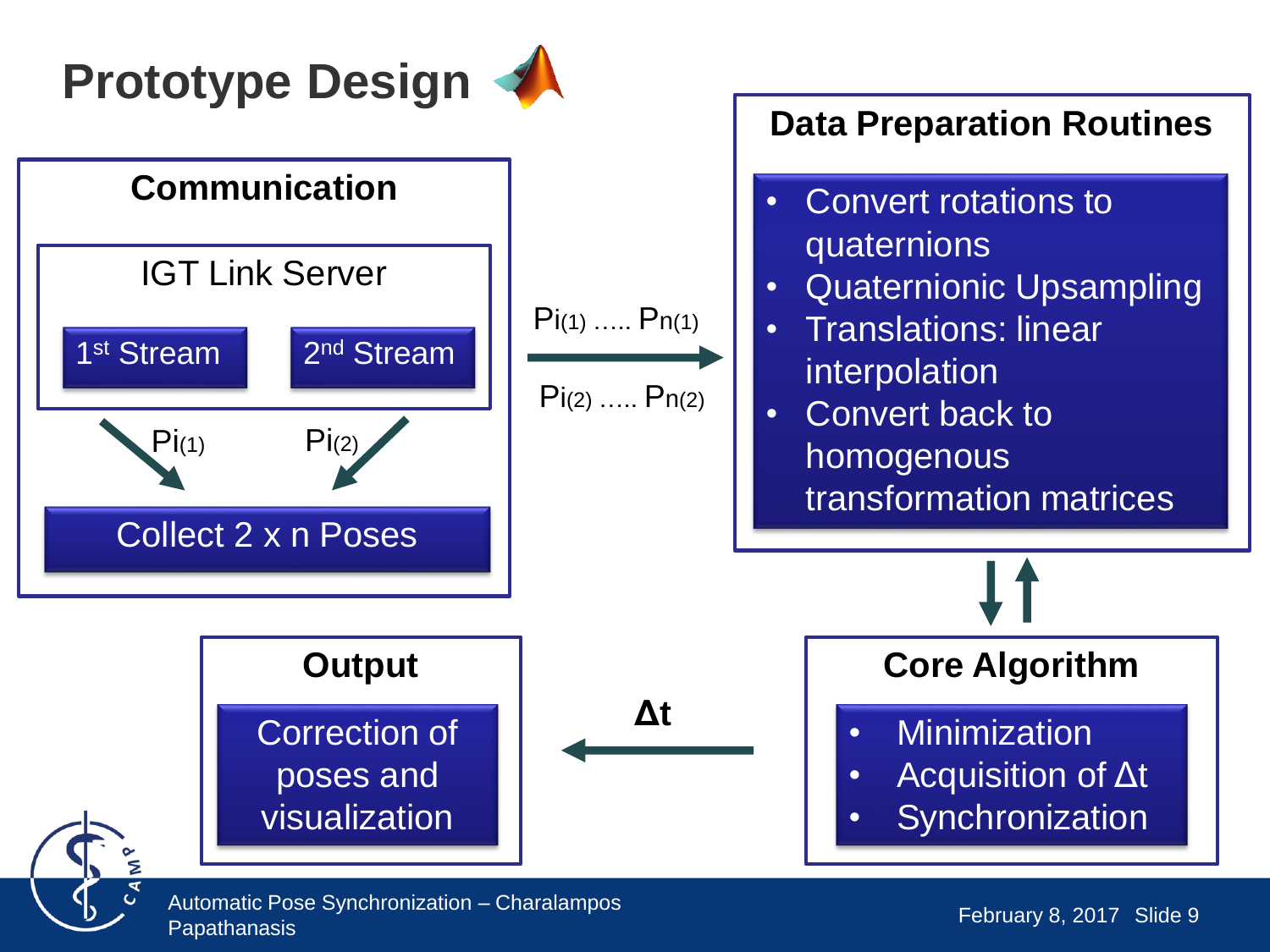### **Time Schedule**





Automatic Pose Synchronization – Charalampos<br>Papathanasis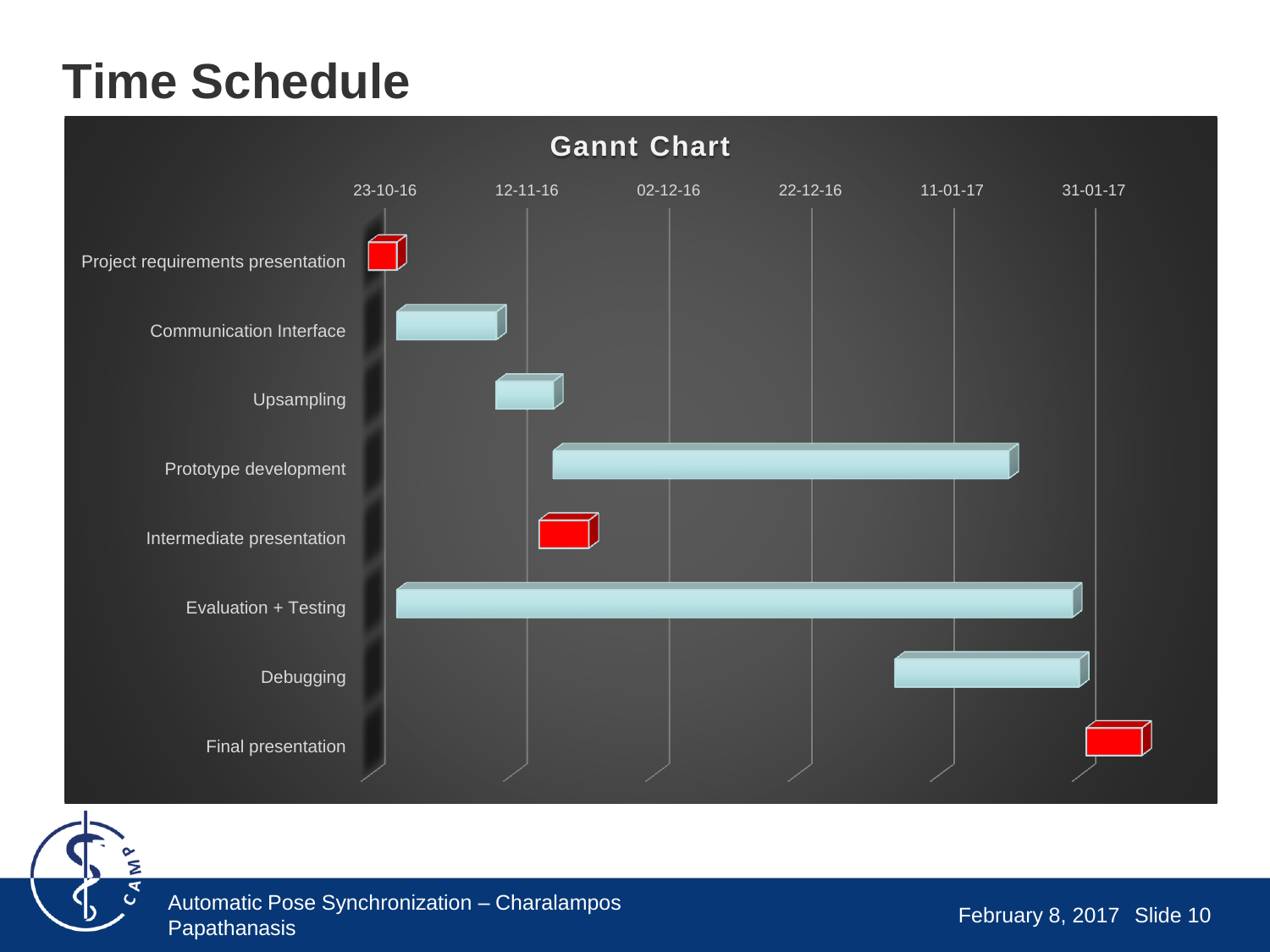**Results**